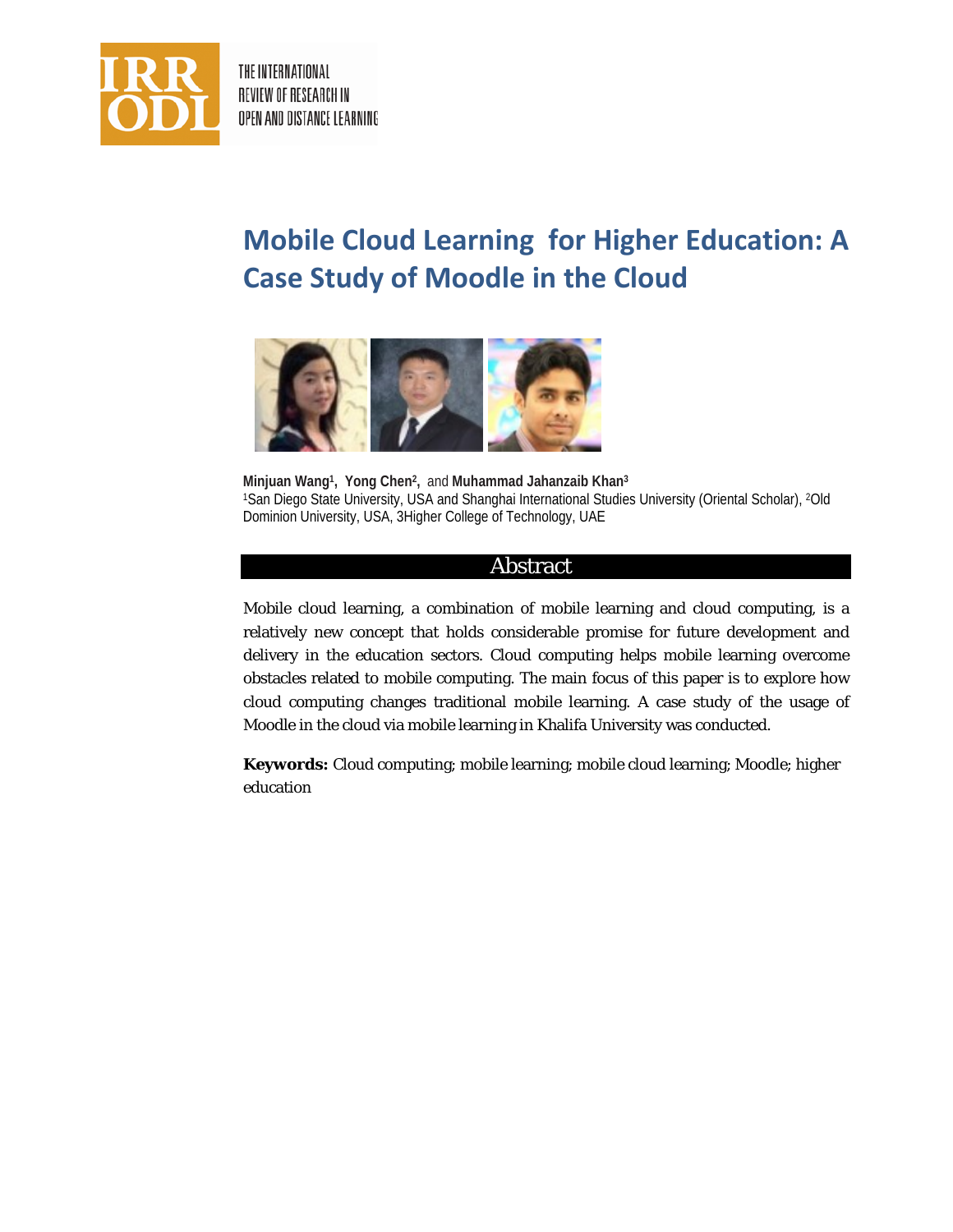## Introduction

The rapid progress of mobile technology becomes a powerful trend in the development of mobile learning (Bai, Shen, Chen, & Zhuo, 2011). However, due to the high costs of mobile devices, networks, low network transmission rate, and limited education resources, mobile learning is not widely deployed (Li, 2010). With the continuous rapid development and widespread applications of new information technologies, cloud computing is bringing major changes and new breakthroughs in teaching and learning. It is becoming the dominant method in which mobile, online, and other types of applications operate (Rao, Sasidhar, & Kumar, 2010).

Cloud computing is "a model for enabling ubiquitous, convenient on-demand network access to a shared pool of configurable computing resources (e.g., networks, servers, storage, applications, and services) that can be rapidly provisioned and released with minimal management effort or service provider interaction" (Mell & Grance, 2009). It has two inherent characteristics: elasticity (resource scaling up) and resource pooling (running various independent services) (Hirsch & Ng, 2011). Cloud computing makes up the inadequacies of mobile learning and leads to a revolution in mobile learning. Cloud computing can store a huge amount of educational resources and provide infrastructure, platform, and application services for users instead of letting users save them in their devices (Li, 2010). It can also provide unlimited computing power for the completion of various types of application (Chen, Liu, Han, & Xu, 2010).

Mobile cloud learning is an amalgamation between cloud computing and mobile learning (Hirsch & Ng, 2011). It integrates the cloud computing into the mobile environment and overcomes obstacles related to mobile computing (Dinh, Lee, Niyato, & Wang, 2011). In this paper, we examine mobile cloud learning and explore how it can be used in higher education. We achieve this through a brief case study of the implementation of Mobile Moodle in Khalifa University, Abu Dhabi, UAE.

## Background

## Definition of Mobile Cloud Learning

Mobile cloud learning (Figure 1), a novel unification of cloud computing and mobile learning, is a relatively new concept that holds great promise for future development of education (Hirsch & Ng, 2011).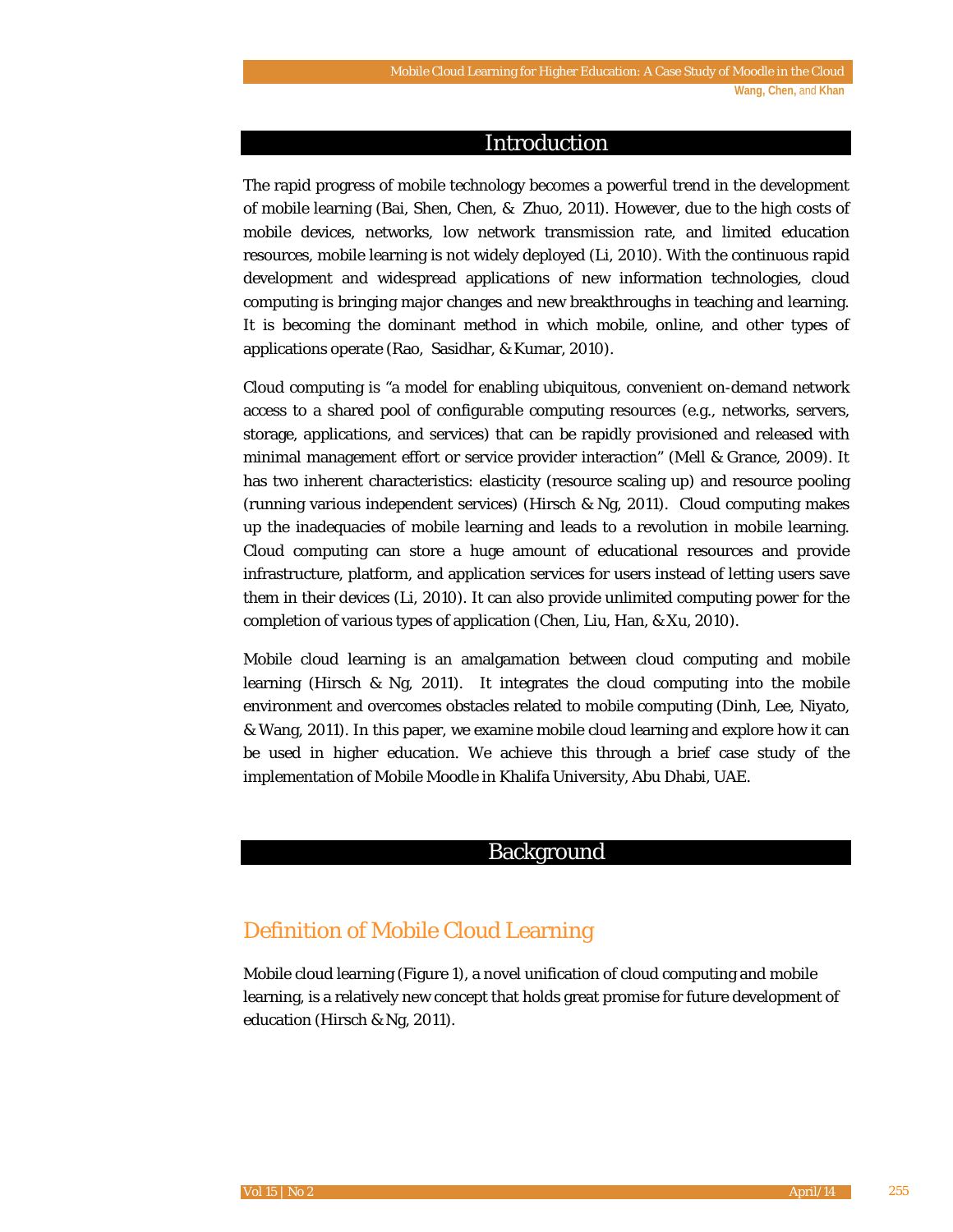

*Figure 1.* The concept of mobile cloud learning (Hirsch & Ng, 2011).

Mobile learning has been evolving, from the early definitions of "learning with mobile devices" (Harris, 2011; Kossen, 2001) to the current terminology that emphasizes learner mobility, resulting from the use of mobile devices. The shift of the mobile learning definition changes the focus from mobile devices to mobile learners, and requires designers not to design instructions for a new class of mobile technologies, but to broaden their perspectives of what mobility for the learner entails in relation to learning. Only after recognizing this focus shift in design can designers identify a dichotomy of guidelines with one set focusing on the technology and one set focusing on the learner. In addition, mobile learning research from mobile learners' perspectives require the study of "…how the mobility of learners augmented by personal and public technology can contribute to the process of gaining new knowledge, skills, and experience" (Sharples, Arnedillo-Sánchez, Milrad, & Vavoula, 2009). This multidimensional view of mobility greatly enriches the discourse in mobile learning and also poses new directions for research and development in this field.

Mobile learning enables learners to acquire learning content anytime anywhere via portable devices. But low processing power and memory constraints of mobile devices, expensive network connection fees, slow network transmission, and limited educational resources fundamentally limit the development of mobile learning (Li, 2010). Mobile cloud learning integrates cloud computing into mobile learning. The advantages of cloud computing, such as massive data storage, high-performance computing, and easy access overcome obstacles related to mobile learning (Dinh, Lee, Niyato, & Wang, 2011). Figure 2 shows the architecture of mobile cloud learning. In mobile cloud learning, learners can access content, such as text-based documents, audio, and video files, over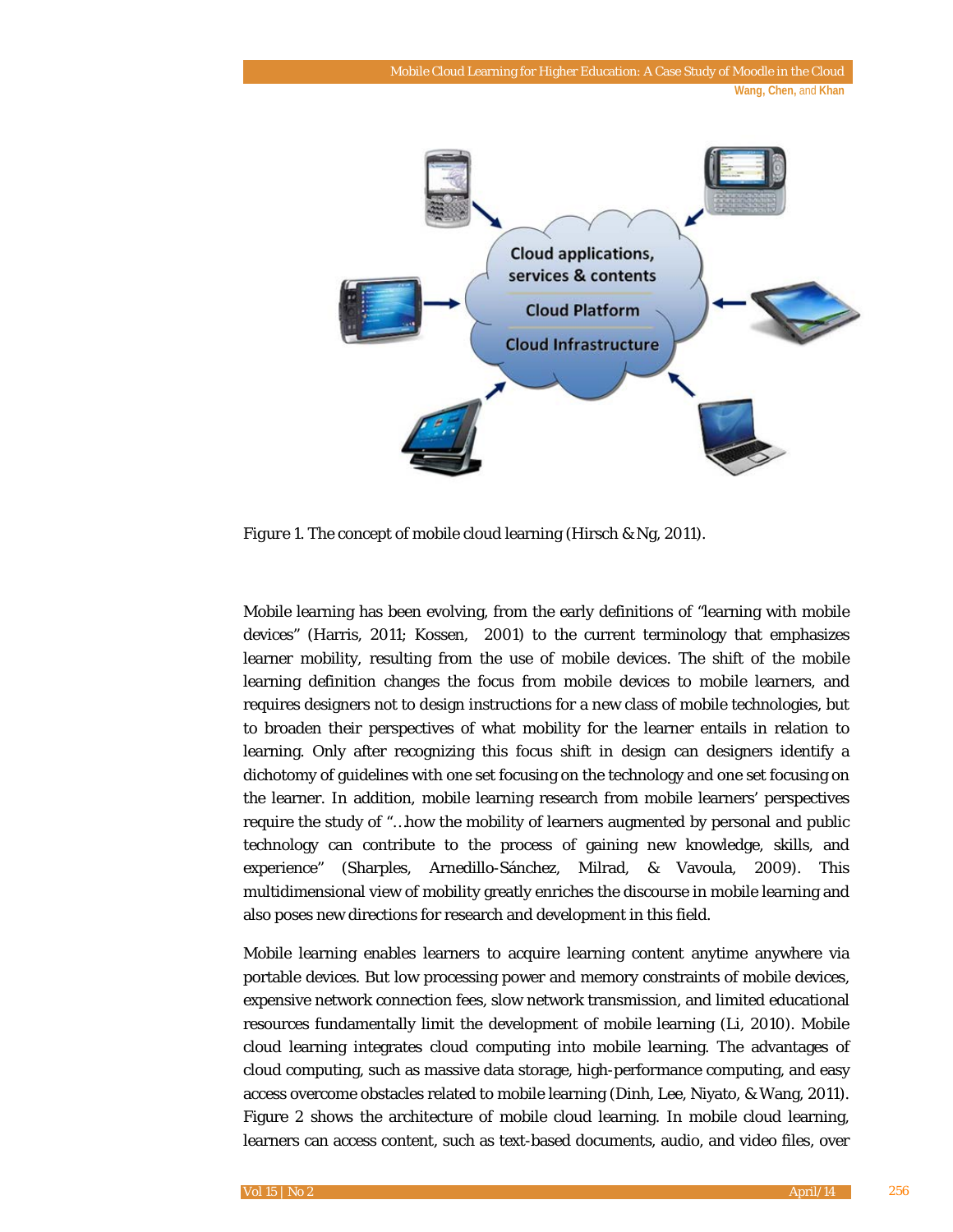the Cloud via their mobile devices connected with the Internet (such as GPRS, UMTS, HSPA, WiFi, WiMAX, or LTE) (Rao, Sasidhar, & Kumar, 2010; Kitanov & Davcev, 2012).



*Figure 2*. Mobile cloud learning architecture (Khan, Kiah, Khan, & Madani, 2012).

#### **Benefits of mobile cloud learning.**

Traditional mobile learning must deal with the following drawbacks—high device and network costs, low network transmission rates, and limited education resources available. Combining the advantages of mobile learning and cloud computing, mobile cloud learning is introduced to solve these limitations (Kitanov & Davcev, 2012). Weber (2011) argues "greater connectivity between centralized server-side applications and low cost/low processor capacity mobile devices could provide better access, more control, and greater freedom for e-learners" (p. 565).

Mobile cloud learning has a number of benefits to both the content providers and the learners. First and foremost, it costs less. For content providers, it saves the large initial cost, spending on hardware and software incurred when installing all kinds of systems (Freeman, 2000). By paying regular monthly fees, even small schools and universities, which cannot justify the return-on-investment for the high initial setup costs can provide mobile cloud learning services without spending large set-up costs for infrastructure (Hirsch & Ng, 2011). In addition, they do not need to instantly maintain and upgrade hardware or software. Meanwhile, because all computing, storage, and updates are completed on the cloud side, mobile devices serve for display only (Mohamudally, 2011). As a result, users can utilize web-based applications on their mobile devices with small memory spaces because there is no need for software loading and document saving (Rao, Sasidhar, & Kumar, 2010). They can use variable mobile devices to access learning content without purchasing, installing, or updating any software.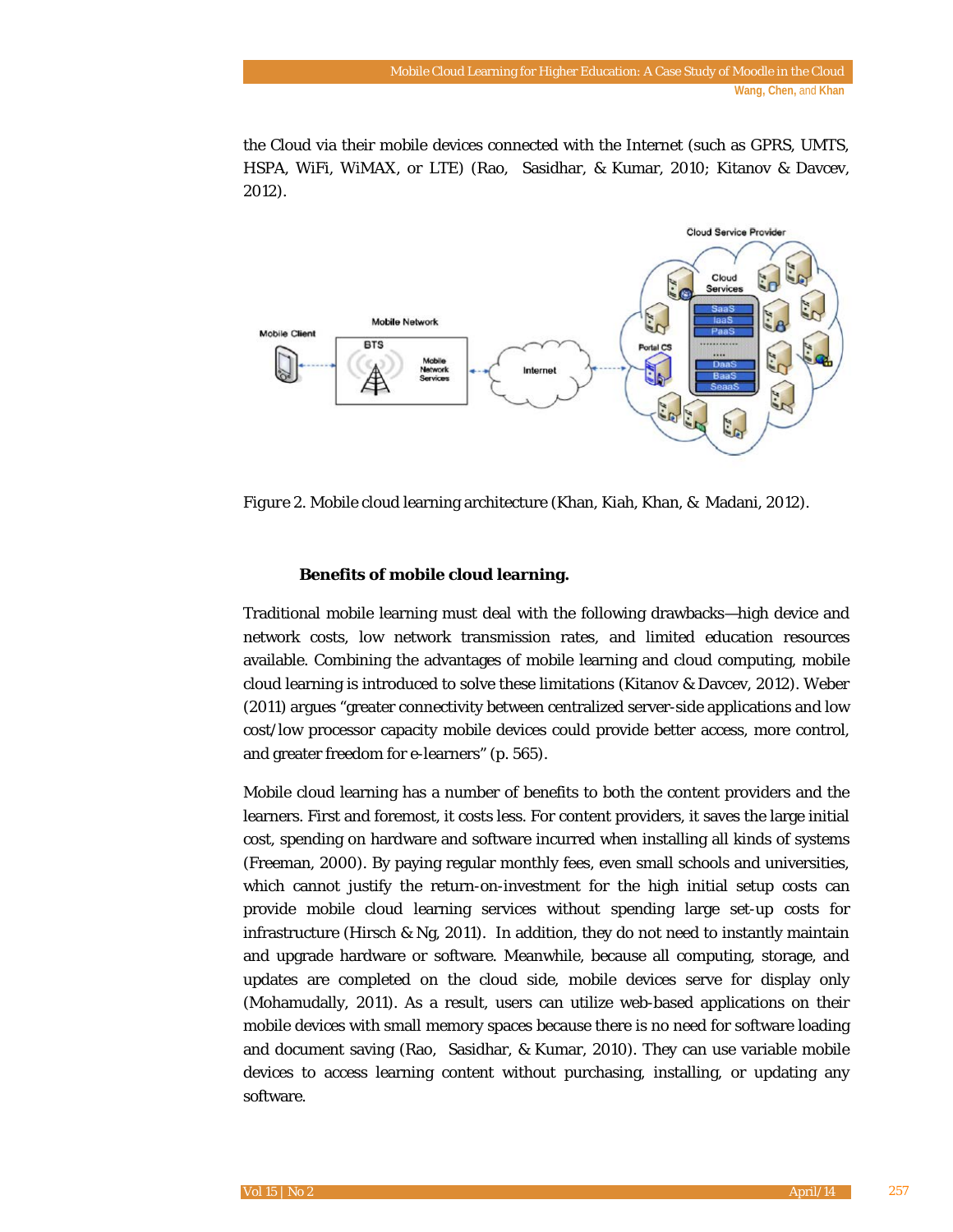Second, mobile cloud learning can also be easily accessed as long as a mobile network is available. Palmer and Dodson (2011) point out that rural students, who do not have access to high-speed broadband Internet connections, can access curriculum content easily via 3G mobile technologies. They can use services from the cloud data center for learning selected topics over their mobile phones even when they are in a small village or remote area (Rao, Sasidhar, & Kumar, 2010). Although one may need a subscription, mobile cloud learning is open access to everybody. The fact that people might access such a program through their mobile devices makes it convenient for them in any part of the world to access learning resources (Woodill, 2010).

Third, because learning resources stored in clouds are shared across different schools and universities, more educational resources are available for mobile cloud learning users. In addition, novel applications and services, which improve collaboration, can be implemented, such as collaboration tools between students of different institutions, social communities, and more (Hirsch & Ng, 2011).

Finally, mobile cloud learning is also flexible and allows for adjustments, depending upon learners' needs. Since it is accessed through subscription, the user does not need to know where the learning sources are (Rittinghouse & Ransome, 2009).

#### **Characteristics of mobile cloud learning.**

Mobile cloud learning has the following characteristics.

*1) Storage and sharing:* Learning outcomes and resources can be stored in the "Cloud," which provides almost unlimited store and computation capacities. Documents can be commonly edited and shared in the "Cloud," such as services provided by GoogleDocs, Live Skydrive, and Office Live.

*2) Universal accessibility:* Learners can study as long as they have access to the network. Mobile cloud learning also makes a low-cost access terminal possible, because software, applications, and data are all operated in the cloud servers. This improved accessibility can greatly benefit developing regions.

*3) Collaborative interactions:* Learners can cooperate anywhere in the "Cloud." From social learning perspectives, they can collaboratively build common knowledge through frequent and convenient interactions.

4) *Learner centered:* Mobile cloud learning is heavily people-oriented, which meets the individual needs of learners. Learners in the "Cloud" select suitable resources and can track their learning progress and outcomes.

Given the above characteristics, mobile cloud learning is mostly utilized to enable communication between educators and students, manage the teaching and learning processes, and add knowledge to interested and willing users, utilized among learners, and so on. (Chang, Bacigalupo, Wills, & De Roure, 2010).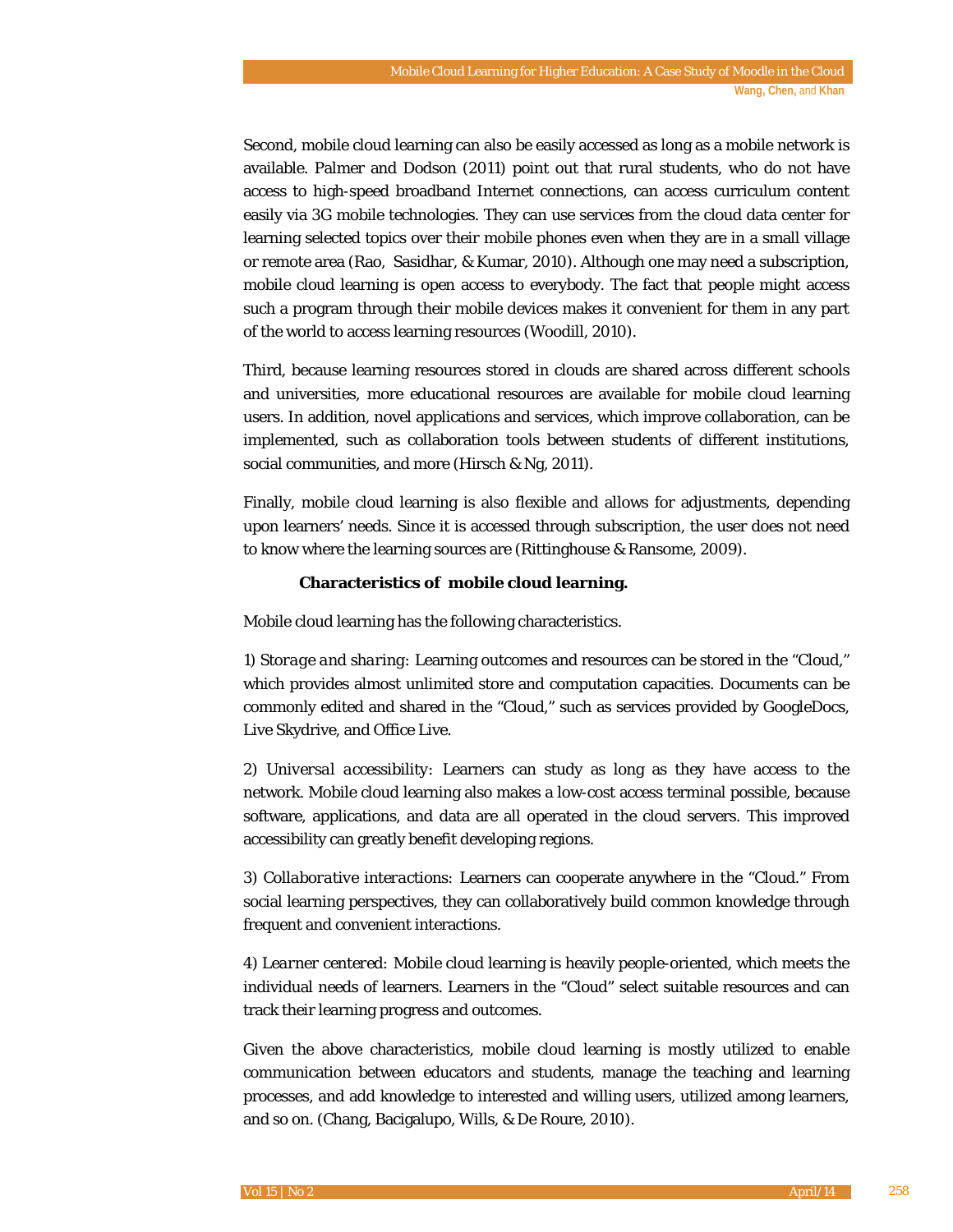The responses of learners to using this learning method are excellent. Most studies share the finding that currently young people natively communicate through the language of mobile phones, the Internet, and social networks. Today's learners have more readily embraced learning and educational technologies compared to other traditional learning methods, as these new learning methods allow them to share their knowledge and experiences through online sites. Learners have also been identified as exhibiting better learning behaviors, while using these learning technologies, since they are a flexible, 'fun' way to learn, and manageable (Sharif, 2010).

In a recent survey of students in a UAE university, a large percentage of learners (about 80%) use laptops, mobile phones, or both regularly for their learning purposes. Kennington, Olinick, and Rajan (2010) found most learners revealed that gadgets, such as laptops and mobile phones, are must haves and that Internet access is absolutely necessary. Additionally, learners want learning environments to be freer and more comfortable than classrooms. They prefer informal places rather than formal ones. Mobile cloud learning provides such an opportunity, allowing learners to check their timetables, obtain tutor's notes/assignments, complete research, and even learn an entire course using the same process (Kennington, Olinick, & Rajan, 2010).

## The Use of Mobile Cloud Learning in Middle Eastern Regions

Although cloud computing has been introduced almost all over the world, developed countries use it more than their developing counterparts. Among the countries in the Middle East, some are highly developed, while others are still underdeveloped. These countries are in a Muslim region and have quite different life styles and perceptions of issues compared with non-Islamic countries. However, Islamic and non-Islamic countries share the same needs for advanced technologies, including the education sector (Eze & Onyegegbu, 2006). More and more people, including girls and women, are becoming educated today than a number of years ago in these Islamic countries.

Even though many countries in the Middle East are Islamic countries, each is unique. Big challenges come from the heterogeneous nature of their economies, geography, politics, and cultures. The region has diverse languages, cultures, and religions, although the widely practiced religion is Islam. Consequently, special options must be considered in the process of designing and developing advanced technology applications, such as mobile cloud learning. For example, the economies of the countries in this region are not at the same level. Some countries are very wealthy due to the oil industry, while others are poor due to their locations in an arid to semi-arid area (Jaatun, Zhao, & Rong, 2010). Therefore, a special blend of policies about technology upgrades must be made to ensure the underdeveloped countries can afford the costs. In addition, the technology levels of the countries in this region are not the same. Some countries, such as UAE, are more advanced than other countries, which are still trying to adopt the ever-changing technology (Al-Zoube, El-Seoud, & Wyne, 2010).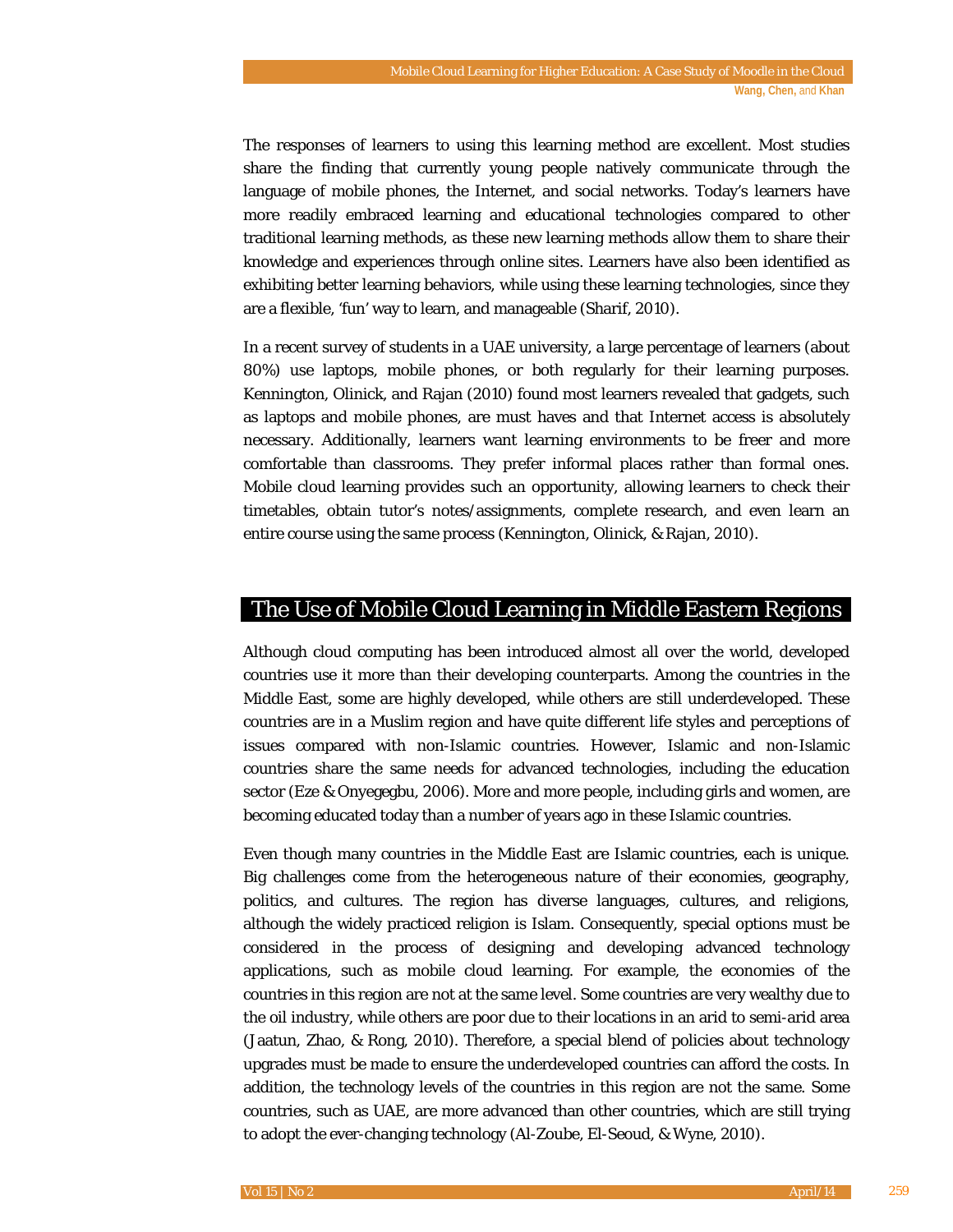According to Weber (2011), there is a widespread shortage of qualified information and communication technology (ICT) professionals, training programs, and trained elearning educational staff in the Middle East and North African region. Some Middle Eastern countries, such as Saudi Arabia, Bahrain, and Yemen, are experiencing the rumblings of dissent related to recent political upheavals in several North African countries. The society and educational initiatives in Middle East countries are undoubtedly disrupted. Therefore, renting computer platforms and scalable power becomes a reasonable option for educational institutions in this region to deal with the threat of potential destruction of hardware. Mobile cloud learning can be designed appropriately for a specific group of people or a specific region. Without using extra facilities, the information technology (IT) specialists may design the learning process to meet the requirements of people in remote areas or those who are not prosperous. For example, instead of having a one-time subscription, they may introduce a learning process where one can access the cloud through bundles. For Islam countries, the process may be designed for some of the Middle Eastern languages among others. This technology is also referred to as a borderless learning method, which means literacy can reach individual people in deeply remote areas where there are no libraries, tutors, and/or schools (Xu, Wang, & Li, 2011).

## Moodle in the Cloud

Moodle is a widely adopted open source learning management system (LMS), also known as a course management system (CMS) or a virtual learning environment (VLE) (Bamiah, Brohi, & Chuprat, 2012), which supports both small and large deployments (with several sites well beyond millions of users) and includes course management tools, various Web 2.0 technologies, online assessments, integration with plagiarism detection tools, integration with repositories and electronic portfolio software, and other features common to learning management systems. As Xhafa, Caballé, Rustarazo, and Barolli (2010) argue, " Moodle distinguishes for easy configuration and maintenance as well as content course creation. A great advantage of using Moodle is the easiness of content creation, including forum, questionnaires, tasks, wikis, chats, etc." (p. 207). According to Moodle Statistics, Moodle is present in 223 countries, at 70,736 sites, hosting 6,790,797 courses, and 63,218,611 users and 1,290,273 instructors. The top 10 countries using Moodle by registrations are shown in Table 1.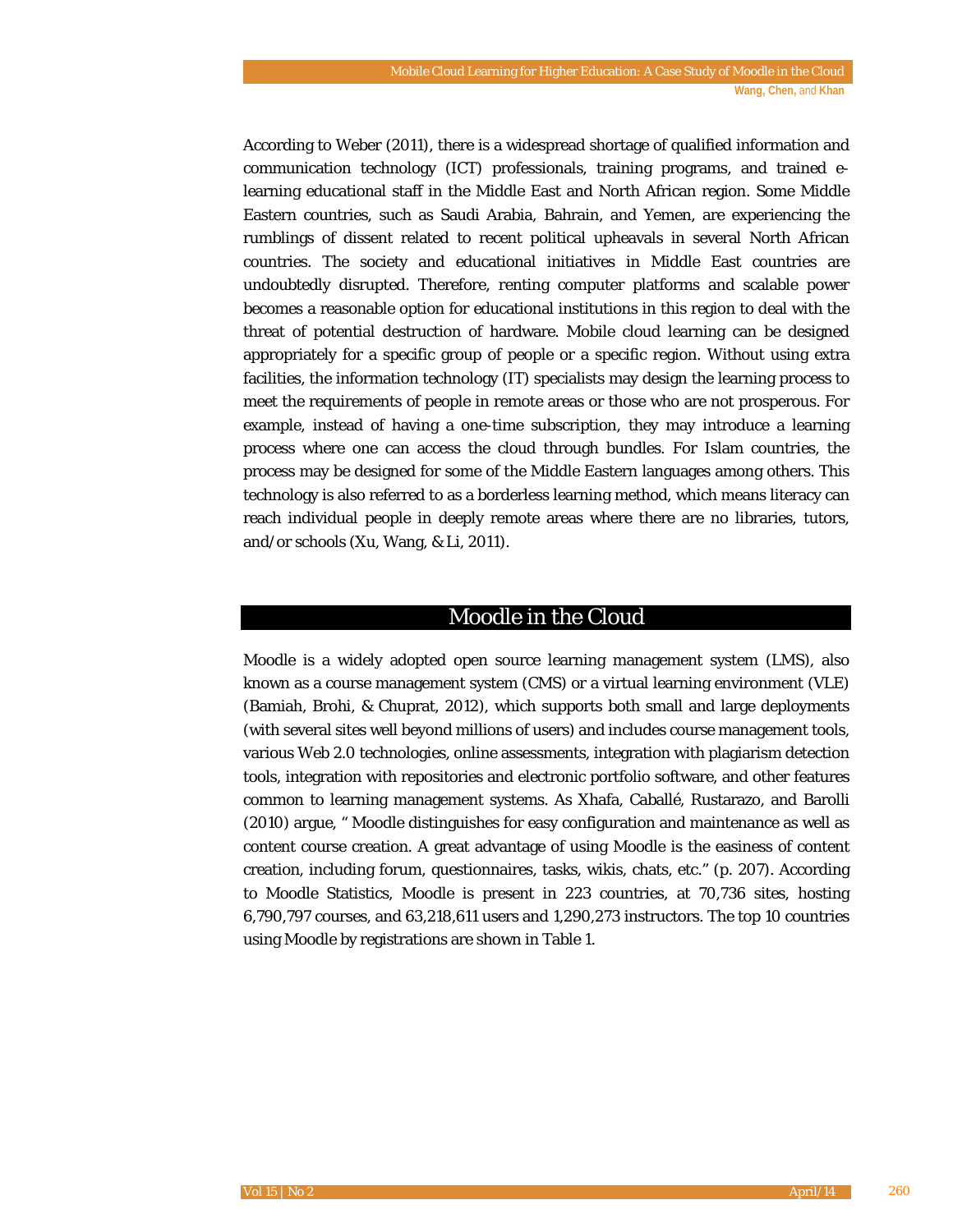#### Table 1

| <b>Country</b>        | <b>Registrations</b> |
|-----------------------|----------------------|
| <b>United States</b>  | 12,087               |
| Spain                 | 6,143                |
| <b>Brazil</b>         | 5,088                |
| <b>United Kingdom</b> | 3,949                |
| Germany               | 2,962                |
| Mexico                | 2,897                |
| Portugal              | 2,163                |
| Colombia              | 1,940                |
| Australia             | 1,720                |
| Italy                 | 1,692                |

#### *Top 10 Countries Using Moodle by Registrations*

The normal way of setting up Moodle is to install it on a Windows or a Linux server in a data center, and manage it as part of an IT system. The setting up requires large investments in hardware and software. If Moodle is hosted in the Cloud, no big investments are needed.

Take Azure of Microsoft as an example of a platform in the cloud. First, the original Moodle must be converted to operate on Azure. Moodle on Azure, an open source tool, can achieve the conversion automatically, while making minimal alterations to the original Moodle. It is used to migrate locally hosted Moodle to the cloud/Azure environment. The current version of Moodle on Azure, open for public download, is capable of converting original Moodle 2.2. It is composed of patches and support extensions that make Moodle run well on Azure, either as a new installation or as a reinstallation.

Then, the operation of Moodle on Azure will generate a package ready for uploading to Azure for deployment. The download and upload processes are necessary because this is the method to ensure that customized Moodle works on Azure. However, the uploaded package can be installed only on one virtual server on the cloud (Morgado & Schmidt, 2012).

Now Moodle running in the cloud is ready for learners to access. Mobile learning learners can visit learning resources inside the Moodle stored in the cloud. In this way, education institutions do not need to purchase expensive web servers to host their learning management systems. They do not need to hire an information technology team to maintain and update these systems. For learners, they do not need to buy mobile devices that have huge storage space and strong computation ability. In this case, Moodle is running in the cloud and data are stored in the cloud too. All they need to do is access the learning materials with their mobile devices via the Internet.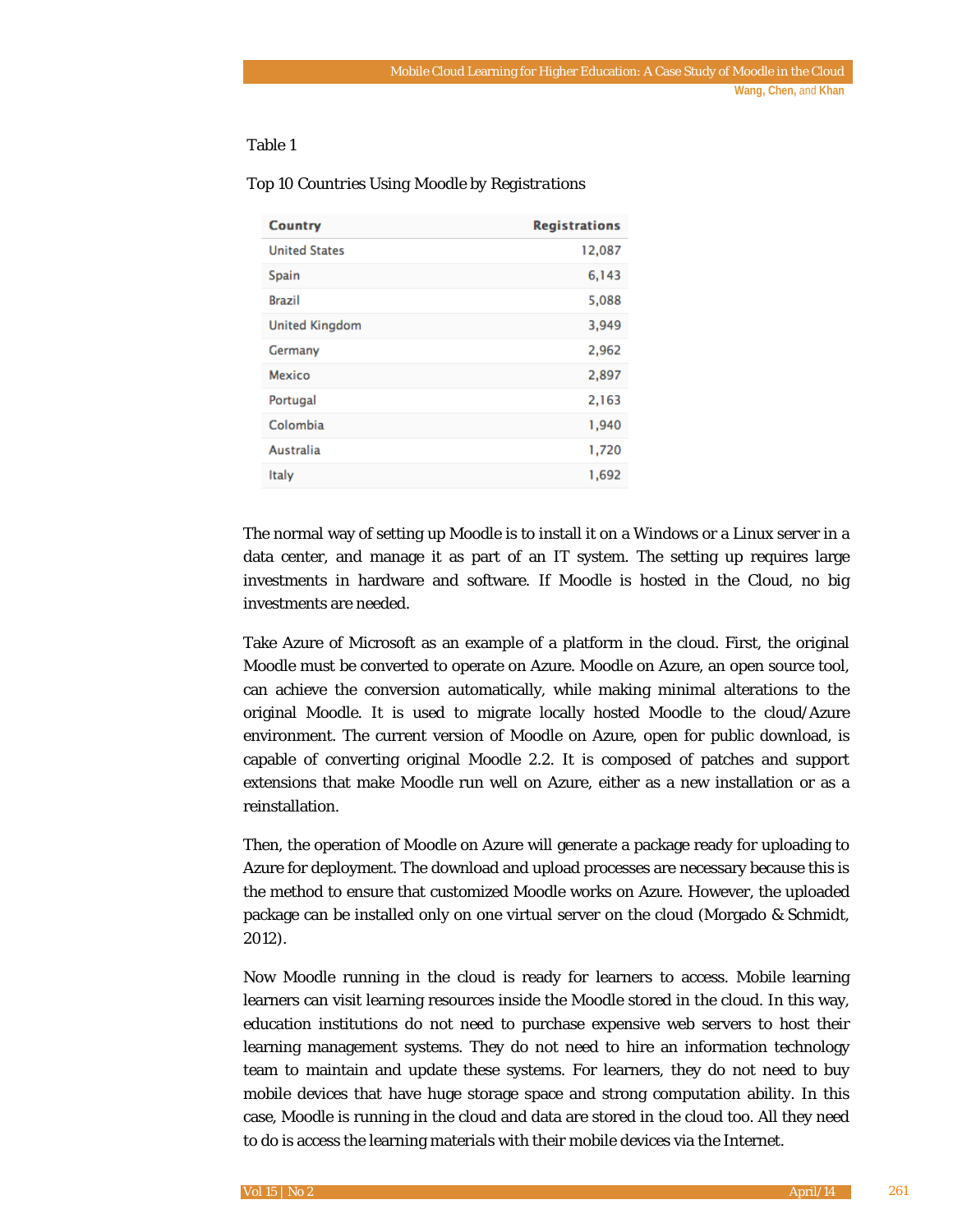# Implementation of Mobile Moodle in the Cloud at Khalifa **University**

The biggest benefits for Khalifa University to move Moodle to the cloud are that investments and resources to operate its own servers are saved. As a result, Khalifa Universtiy can focus on supporting learners and teachers/professors as needed. Another benefit to moving Moodle to the Cloud is off-campus users can access it via mobile devices, such as smart mobile phones and iPad.

Khalifa University currently runs Moodle Version 1.9. To implement Moodle on the cloud, Moodle was upgraded to Version 2.0 because newer versions are able to support smart phones correctly. The applications introduced by Moodle 2.0 are the predominant paradigm for mobile development. Some Moodle 2.0 applications are attractive, such as myMobile and mBot. Based on Moodle 2.0+ and JqueryMobile, myMobile is customized and optimized for supporting smart phone devices and tablets. As an Android application for Moodle, mBot remembers credentials, logs and pages users visit and lists assignments. It can also open Microsoft Office documents and even add users' classmates to their Google contacts. Moodle Apps 1.0, which can be customized as well, has several options to meet users' needs and requirements.

In addition, Banner, a student information system, is integrated with Moodle in Khalifa University. Although they both operate on the local/in-house Active Directory Server, their authentication mechanisms are different. In other words, even with the same username and password, users must logon to the two systems differently or ONE BY ONE. They cannot access the two systems with a single login. Unfortunately, moving Moodle to the cloud does not fix this issue. As Hirsch and Ng (2011) assert, integration is still one of the challenges for mobile cloud learning.

Technology integration in Khalifa University is based upon sound pedagogical foundations. Following social constructivism, the integration of Moodle and Banner aims to facilitate a student-centered learning environment. Another objective of the integration is to facilitate communications among students, between students and teachers, as well as between students and resources.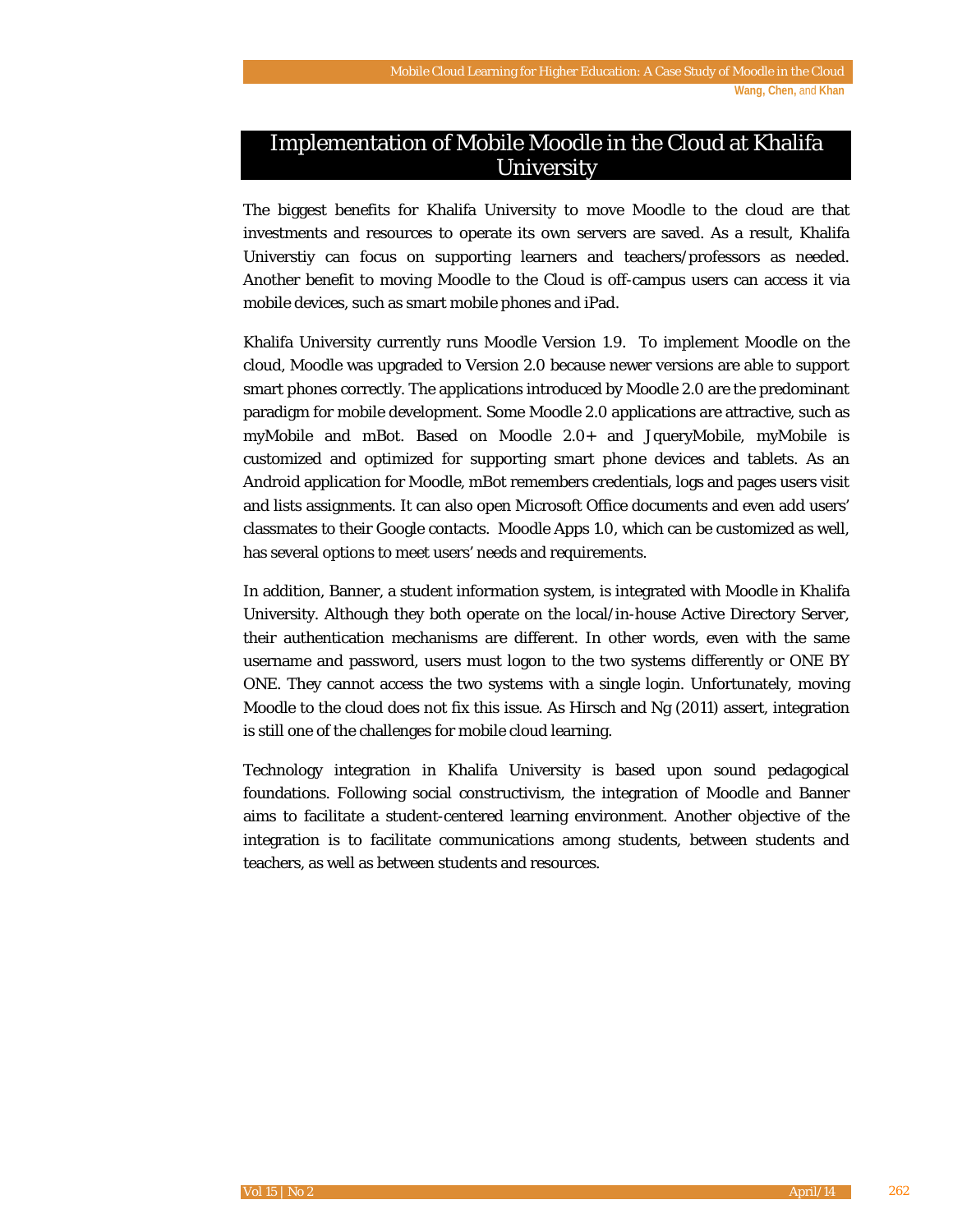

*Figure 3*. The learner centered collaborative environment.

Moodle in the cloud facilitates collaboration as well. Learning through social interactions is an important part of social constructivism. Learner-centered learning interactions provided by Moodle in the cloud not only improves learner engagement, but also develops personal intellect and understanding of the content. Learners have access to a wider range of resources, due to the collaboration between Khalifa University and nation-wide and international education sectors. For professors and teachers, collaborating with other researchers becomes convenient. Furthermore, the contact between instructors and learners expands off campus.

## **Discussion**

Although Moodle is widely used in the education sector around the world, some instructors and students are unwilling to accept this technology. Even though Moodle is moved to the cloud, the problem of acceptance still exists. Ambraziene, Miseviciene, and Budnikas (2011) argue that the learning curve for mastering Moodle is high for instructors and students. Therefore, they do not use it very often—only for educational purposes. Students are unwilling to use Moodle because it does not have features to support their active communications and collaborations. Since social communication is an important aspect for learning (Mason, 2008) combining some social networking tools for education with Moodle may be helpful to facilitate learning and teaching.

Both Google and Microsoft offer free cloud email and collaboration services to educational institutions. Microsoft Live@edu, a cloud-based email system that contains communication tools, such as instant messaging along with contact management and calendar software, has a free plug-in for Moodle. Teachers and students can use Live@edu e-mail service, as well as other services, such as cloud storage of 25GB, data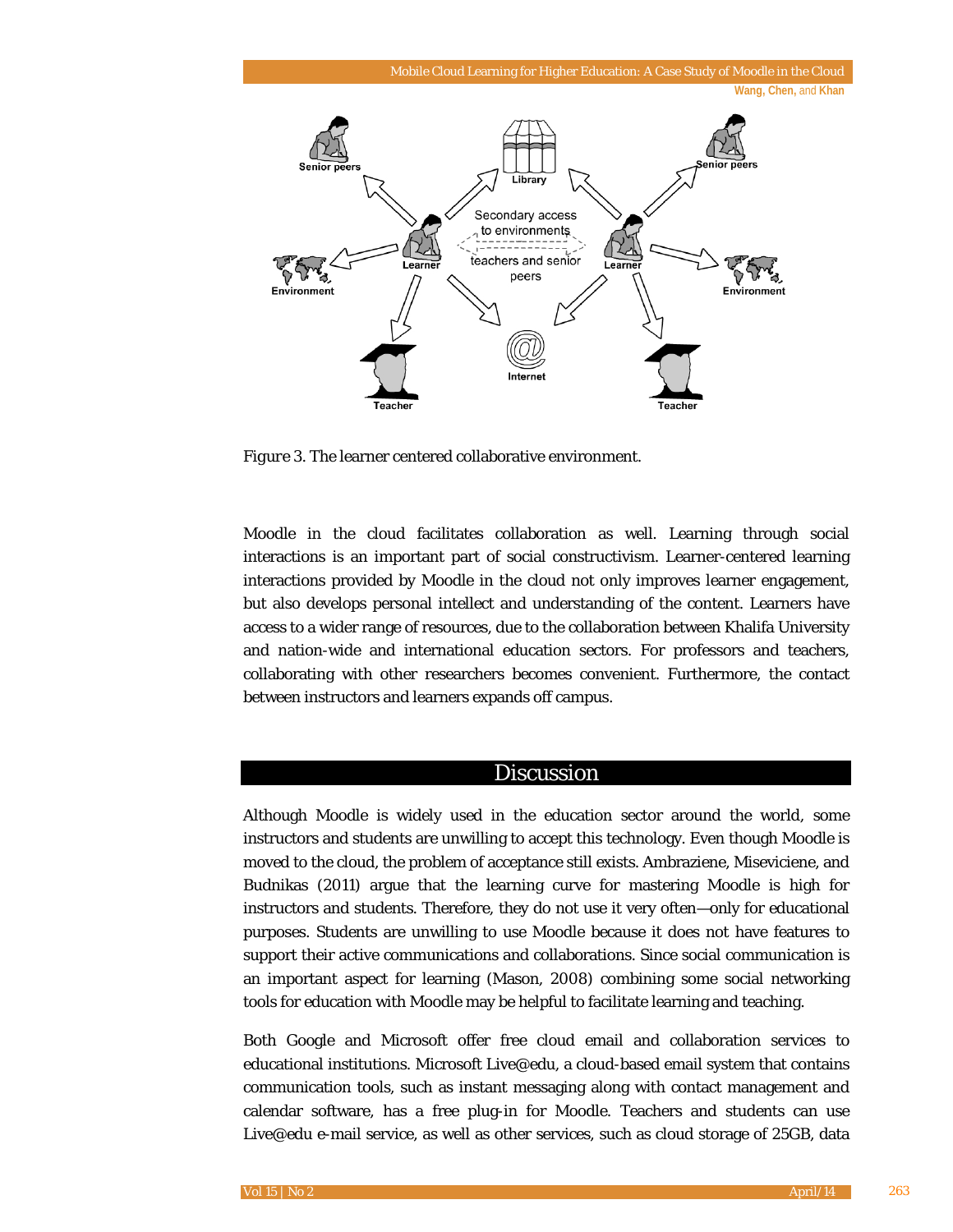synchronization, instant messaging, and Microsoft Office applications in the browser (Ambraziene, Miseviciene, & Budnikas, 2011).

Khalifa University can integrate Moodle with Live@edu email system by using a plug-in from Education Labs. In this way, Moodle can serve as the main portal of learning resources for students, whether they are on-campus or off-campus. Furthermore, the integration of Moodle and Live@edu provides students with a single sign-on to their email accounts, cloud storage space, and Moodle. Because Moodle turns into a part of students' active communications and collaborations, it is much easier to be accepted by users.

Meanwhile, the challenges in mobile cloud learning should not be overlooked.

- 1. *Mobile network condition.* Mobile cloud learning depends on learners' wireless connection. The quality of the mobile networks might not be adequate for delivering satisfactory user experience via the collaboration between mobile devices and cloud services (Hung, Shih, Shieh, Lee, & Huang, 2012).
- 2. *Control of applications.* Learning materials are stored on the cloud and computations are performed on the cloud; learners are no longer in full control of applications (Hung, Shih, Shieh, Lee, & Huang, 2012).
- 3. *Security and privacy.* Learners' sensitive information and their privacy can be easily violated when cloud providers utilize user data for claimed purposes (Dinh, Lee, Niyato, & Wang, 2011; Hung, Shih, Shieh, Lee, & Huang, 2012).

## Conclusion

Mobile cloud learning positively influences the learning process, as seen from both educators and learners. Although it may be more cumbersome for some to access the program than others, it makes it easier for more people to obtain knowledge through their mobile devices without worrying much about other hardware. In other words, mobile cloud learning brings the classroom to the student unlike other traditional methods. It is of benefit not only to the learners but also to the educators in their classroom management. Meanwhile, learners must run the risks, such as losing control of applications and damage to personal information security and privacy, to take advantage of mobile cloud learning.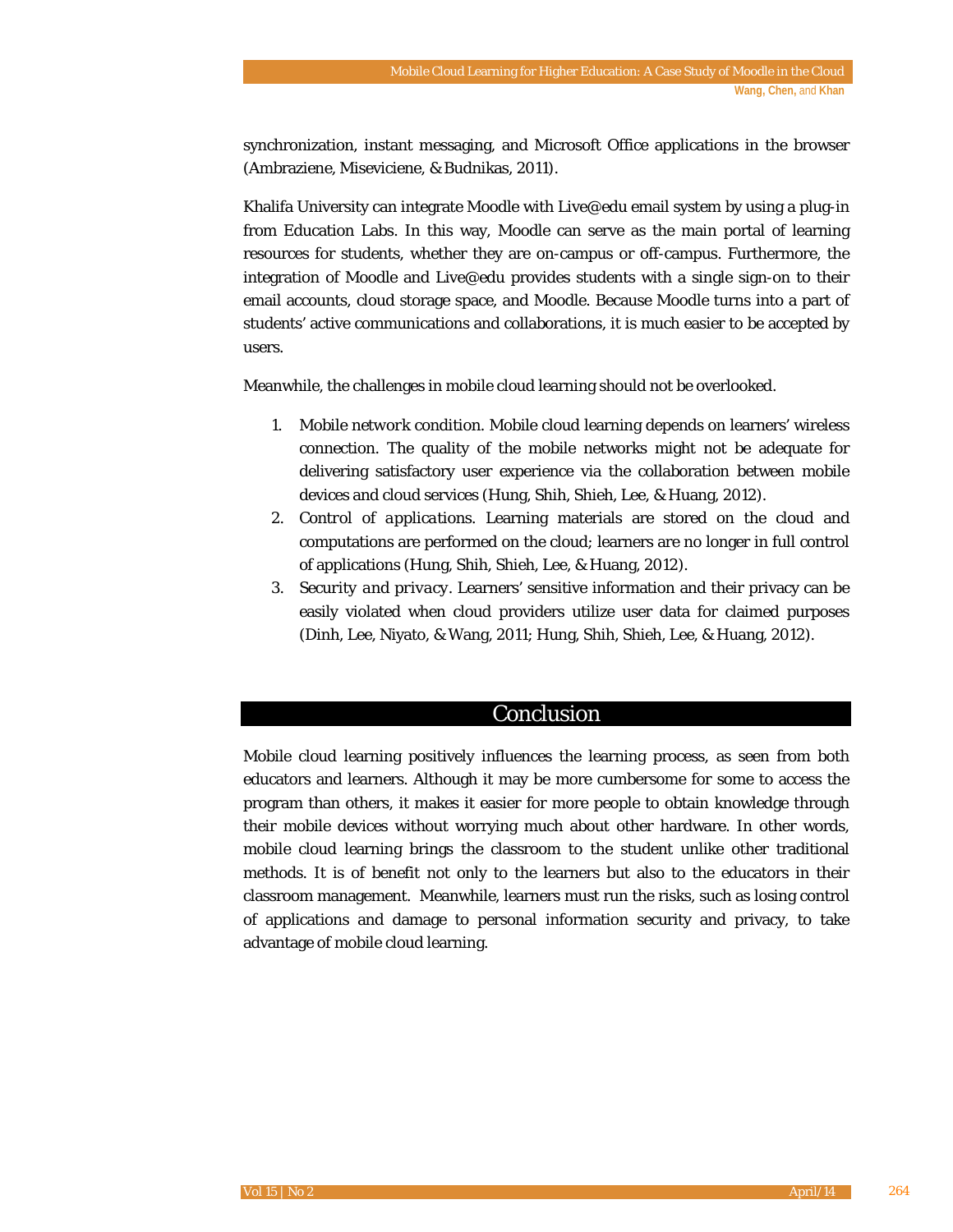#### References

- Al-Zoube, M., Abou El-Seoud, S., & Wyne, M. F. (2010). Cloud computing based elearning system. *International Journal of Distance Education Technologies (IJDET)*, *8*(2), 58-71.
- Ambraziene, D., Miseviciene, R., & Budnikas, G. (2011). Application of cloud computing at KTU: MS Live@ Edu Case*. Informatics in Education-An International Journal*, *10*(2), 259.
- Bai, Y., Shen, S., Chen, L., & Zhuo, Y. (2011, July). Cloud learning: A new learning style. In *2011 IEEE International Conference on Multimedia Technology (ICMT),* 3460-3463.
- Bamiah, M. A., Brohi, S. N., & Chuprat, S. (2012). Using virtual machine monitors to overcome the challenges of monitoring and managing virtualized cloud infrastructures. In *Fourth International Conference on Machine Vision (ICMV 11)* (pp. 83491M-83491M). International Society for Optics and Photonics.
- Chang, V., Bacigalupo, D., Wills, G., & De Roure, D. (2010, May). A categorisation of cloud computing business models. In *Proceedings of the 2010 10th IEEE/ACM International Conference on Cluster, Cloud and Grid Computing* (pp. 509-512). IEEE Computer Society.
- Chen, X., Liu, J., Han, J., & Xu, H. (2010). Primary exploration of mobile learning mode under a cloud computing environment. In *E-Health Networking, Digital Ecosystems and Technologies (EDT), 2010 International Conference on* (Vol. 2, pp. 484-487). IEEE.
- Dinh, H. T., Lee, C., Niyato, D., & Wang, P. (2011). A survey of mobile cloud computing: Architecture, applications, and approaches. *Wireless Communications and Mobile Computing*, 1587-1611.
- Eze, D. N., & Onyegegbu, N. (Eds.) (2006). *Information communication technology (ICT) in the service of education* (pp. 293-297). Enugu: Timex.
- Freeman, H. (2000). *The virtual university: The Internet and resource-based learning*. Routledge.
- Harris, P. (2001, July). Goin' mobile. *Learning Circuits*, *ASTD Online Magazine*.
- Hirsch, B., & Ng, J. W. (2011). Education beyond the cloud: Anytime-anywhere learning in a smart campus environment. In *Internet Technology and Secured Transactions (ICITST), 2011 International Conference* (pp. 718-723). IEEE.
- Hung, S. H., Shih, C. S., Shieh, J. P., Lee, C. P., & Huang, Y. H. (2012). Executing mobile applications on the cloud: framework and issues. *Computers & Mathematics with Applications*, 63(2), 573-587.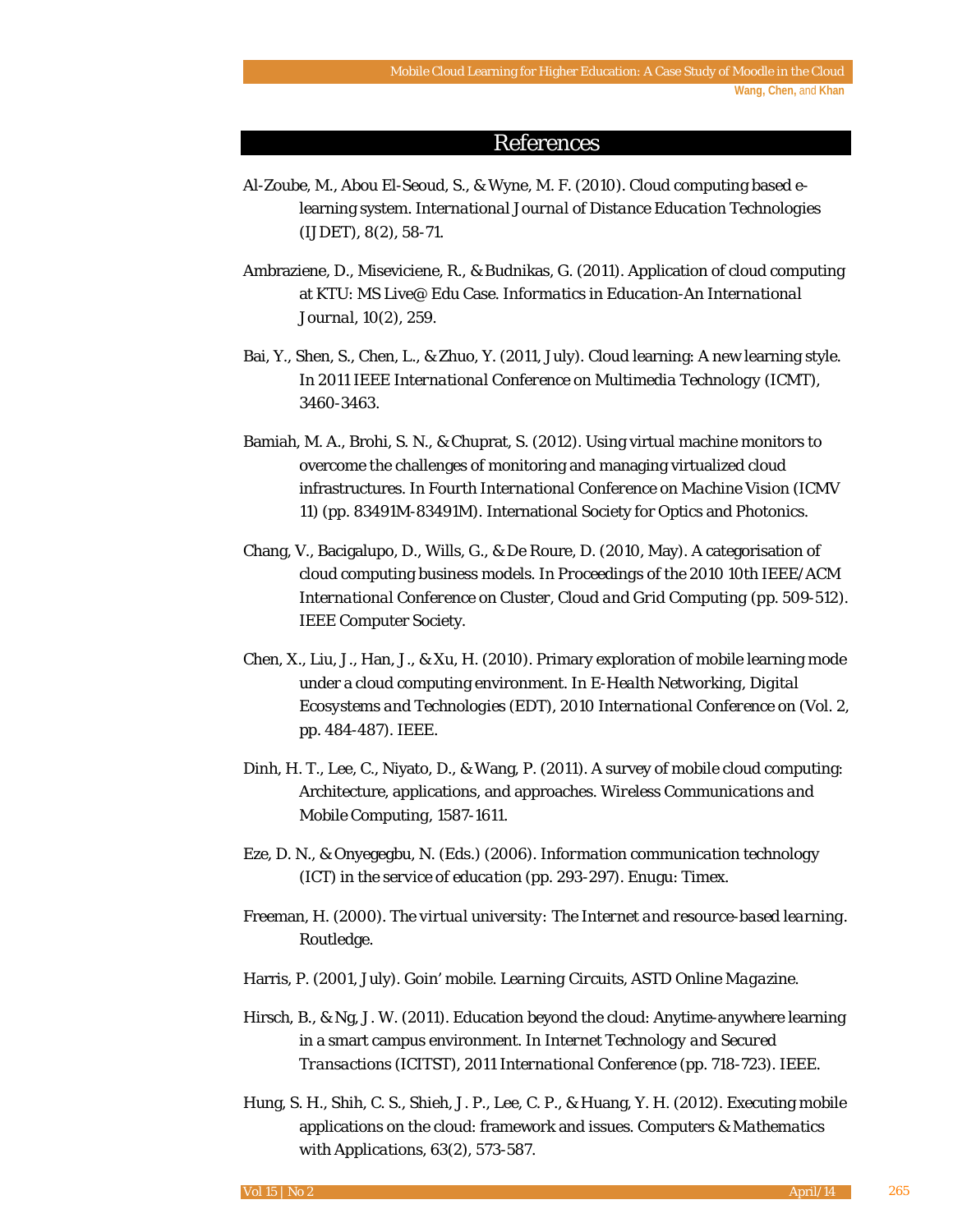- Jaatun, M. G., Zhao, G., & Rong, C. (Eds.). (2010, Dec.). Cloud computing. *First International Conference, CloudCom 2009, Beijing, China, 2009, Proceedings*  (Vol. 5931). Springer.
- Kennington, J., Olinick, E., & Rajan, D. (Eds.). (2010). *Wireless network design: Optimization models and solution procedures*. Springer.
- Khan, A. N., Mat Kiah, M. L., Khan, S. U., & Madani, S. A. (2012). Towards secure mobile cloud computing: A survey. *Future Generation Computer Systems*, *29*, 1278-1299.
- Kitanov, S., & Davcev*,* D. (2012). Mobile cloud computing environment as a support for mobile learning.In *Cloud Computing 2012, The Third International Conference on cloud computing, GRIDs, and Virtualization* (pp. 99-105).
- Kossen, J. S. (2001). When e-learning becomes m-learning. *Palmpower Magazine*. Retrieved from http://zatz.com/computingunplugged/article/when-e-learningbecomes-m-learning/
- Li, J. (2010). Study on the development of mobile learning promoted by cloud computing. In *IEEE 2010 2nd International Conference on Information Engineering and Computer Science (ICIECS),* 1-4.
- Mason, R. (2008). *E-learning and social networking handbook: Resources for higher education*. Routledge.
- Mell, P., & Grance, T. (2009). The NIST definition of cloud computing . Retrieved from<http://csrc.nist.gov/publications/nistpubs/800-145/SP800-145.pdf>
- Mohamudally, N. (2011). The technological challenges in mobile networks and communications in view of unleashing the full potential of m-learning. *Formatex 2011*. Retrieved from [http://www.formatex.info/ict/book/548-](http://www.formatex.info/ict/book/548-555.pdf) [555.pdf](http://www.formatex.info/ict/book/548-555.pdf)
- Moodle. (2012). *Statistics*. Retrieved from<http://moodle.org/stats>
- Morgado, E. M., & Schmidt, R. (2012, June). Increasing Moodle resources through cloud computing. In *Information Systems and Technologies (CISTI), 2012 7th Iberian Conference* (pp. 1-4). IEEE.
- Palmer, R., & Dodson, L. (2011). Distance learning in the cloud: Using 3G enabled mobile computing to support rural medical education. *Journal of the Research Center for Educational Technology, 7*(1), 106-116.
- Rao, N. M., Sasidhar, C., & Kumar, V. S. (2010). Cloud computing through mobilelearning. *Computing*, *1*(6).